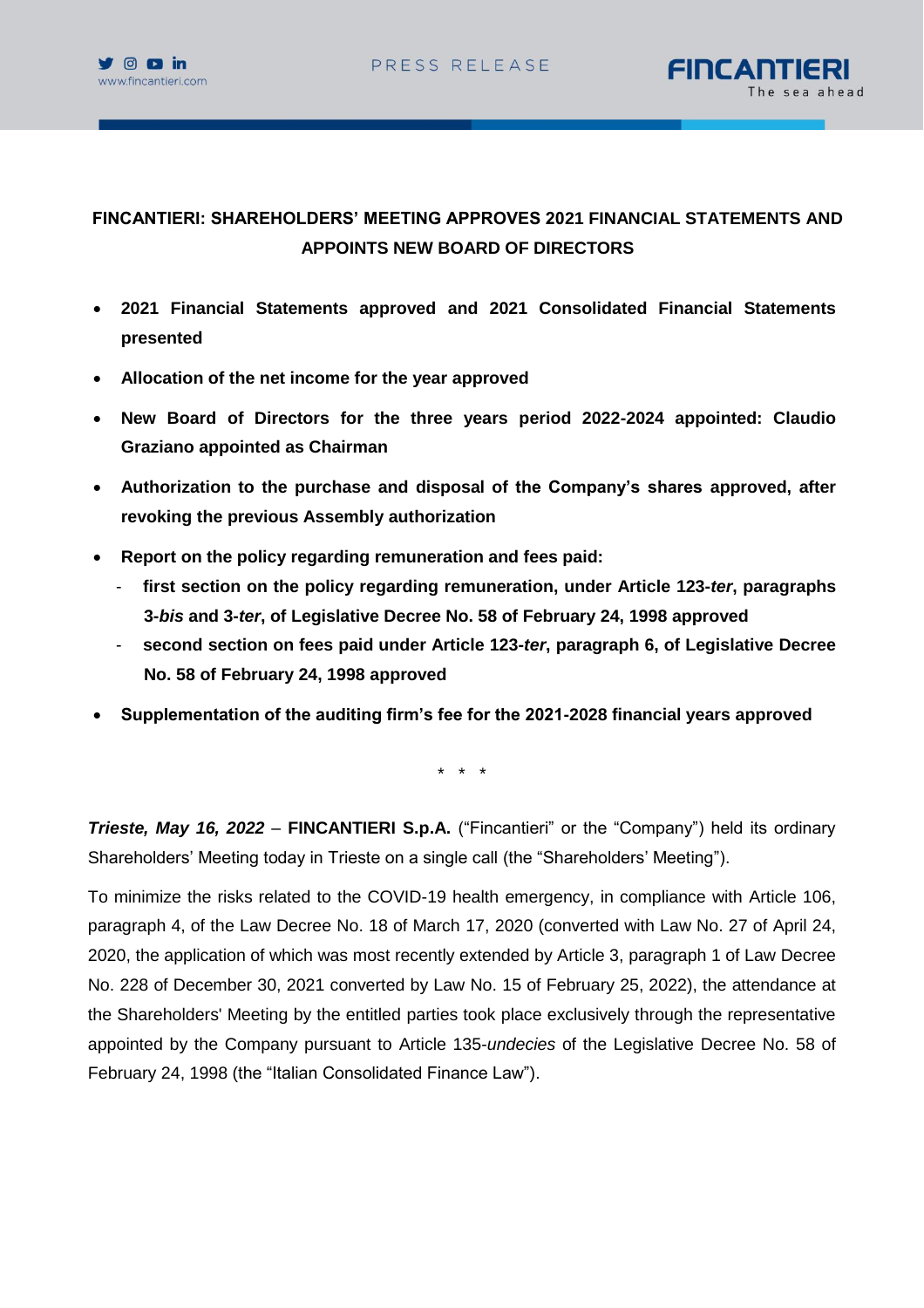

#### **APPROVAL OF 2021 FINANCIAL STATEMENTS**

The Shareholders' Meeting approved the Financial Statements of FINCANTIERI S.p.A. as at December 31, 2021, that closed with a profit of EUR 125,224,830.45.

During the Shareholders' Meeting, the Consolidated Financial Statements as at December 31, 2021 and the Statement of Non-financial Information drafted pursuant to Law Decree No. 254 of December 30, 2016, were presented.

### **ALLOCATION OF PROFIT FOR THE YEAR**

The Shareholders' Meeting resolved to allocate the net profit for 2021, amounting to EUR 125,224,830.45, as follows:

- a) 5% of net profit for the year to the legal reserve;
- b) the remaining part to the extraordinary reserve.

### **APPOINTMENT OF THE BOARD OF DIRECTORS**

The Shareholders' Meeting appointed, by means of a slate voting system, the new Board of Directors, establishing the number of members of the Board of Directors at ten and setting the term of office of the Board of Directors at three business years, with expiration on the date of the Shareholders' Meeting to be called for the approval of the financial statements as at December 31, 2024.

The following Board members were appointed: Cristina Scocchia, Claudio Graziano, Pierroberto Folgiero, Alberto Dell'Acqua, Valter Trevisani, Alessandra Battaglia and Massimo Di Carlo (taken from the list submitted by the majority Shareholder CDP Industria S.p.A., owner of the 71.318% of the Fincantieri's share capital, which obtained votes in favour corresponding to the 96.324% of the share capital represented in the meeting and entitled to vote), Paola Muratorio, Paolo Amato and Alice Vatta (taken from list submitted by the minority Shareholder INARCASSA, owner of the 2.201% of the Fincantieri's share capital, which obtained votes in favour corresponding to the 3.676 % of the share capital represented in the meeting and entitled to vote).

The Shareholders' Meeting appointed Claudio Graziano as Chairman of the Board of Directors.

The Directors Claudio Graziano, Pierroberto Folgiero, Paolo Amato, Alberto Dell'Acqua, Paola Muratorio, Cristina Scocchia, Valter Trevisani and Alice Vatta declared to satisfy the independence requirements set out by Article 147-*ter*, paragraph 4 and Article 148, paragraph 3, of the Italian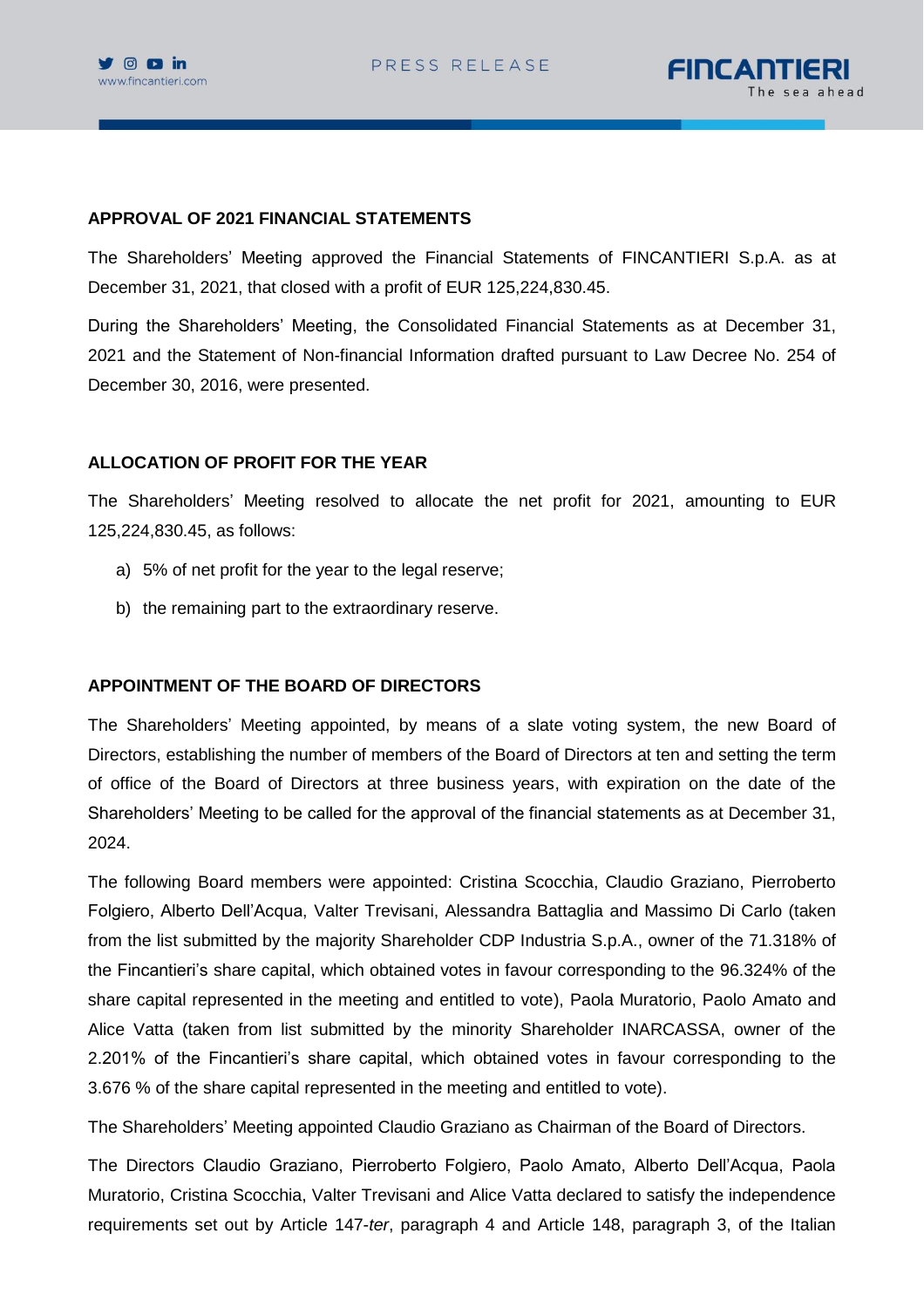

Consolidated Finance Law, as well as Article 2 of the Corporate Governance Code for listed companies.

The curricula vitae of the Board members are available within the slates of candidates, published on the Company's website [www.fincantieri.com,](http://www.fincantieri.com/) in the section "Ethics & Governance – Shareholders' Meeting – Shareholders' Meeting 2022".

At present, no information is available about the appointed Directors' potential ownership of Company's treasury shares.

The Shareholders' Meeting also determined the remuneration of the Board members, including the Chairman, at EUR 50,000, in addition to the reimbursement of expenses incurred in the exercise of their office.

### **AUTHORIZATION TO PURCHASE AND DISPOSE OF THE COMPANY'S TREASURY SHARES**

The Shareholders' Meeting also approved the proposal to authorize the purchase and disposal of treasury shares, after revoking the previous authorization granted by the Ordinary Shareholders' Meeting of April 8, 2021, for the purposes described in the Explanatory Report drafted pursuant to Article 73 of the Issuers' Regulation. Purchase of the Company's treasury shares was authorized for a period of eighteen months from the date of the Shareholders' Meeting resolution and for a maximum amount of shares not exceeding one fifth of the Company's share capital. Disposal of the Company's treasury shares was authorized without time constraints.

The purchase or disposal of treasury shares shall comply with the terms, conditions and requirements provided under applicable laws as well as, if applicable, accepted market practices in force at the relevant time. In particular, purchases shall take place at a price that does not vary upwards or downwards by more than 10% over the reference price registered on the market in the trading session preceding each individual transaction.

### **REPORT ON THE POLICY REGARDING REMUNERATION AND FEES PAID**

As for the Report on the policy regarding remuneration and fees paid (the "Report"), the Shareholders' Meeting resolved:

to approve the first section of the Report, on the policy regarding remuneration, under Article 123-*ter*, paragraphs 3-*bis* and 3-*ter*, of the Italian Consolidated Finance Law and under Article 84-*quater* of the Issuers' Regulation;